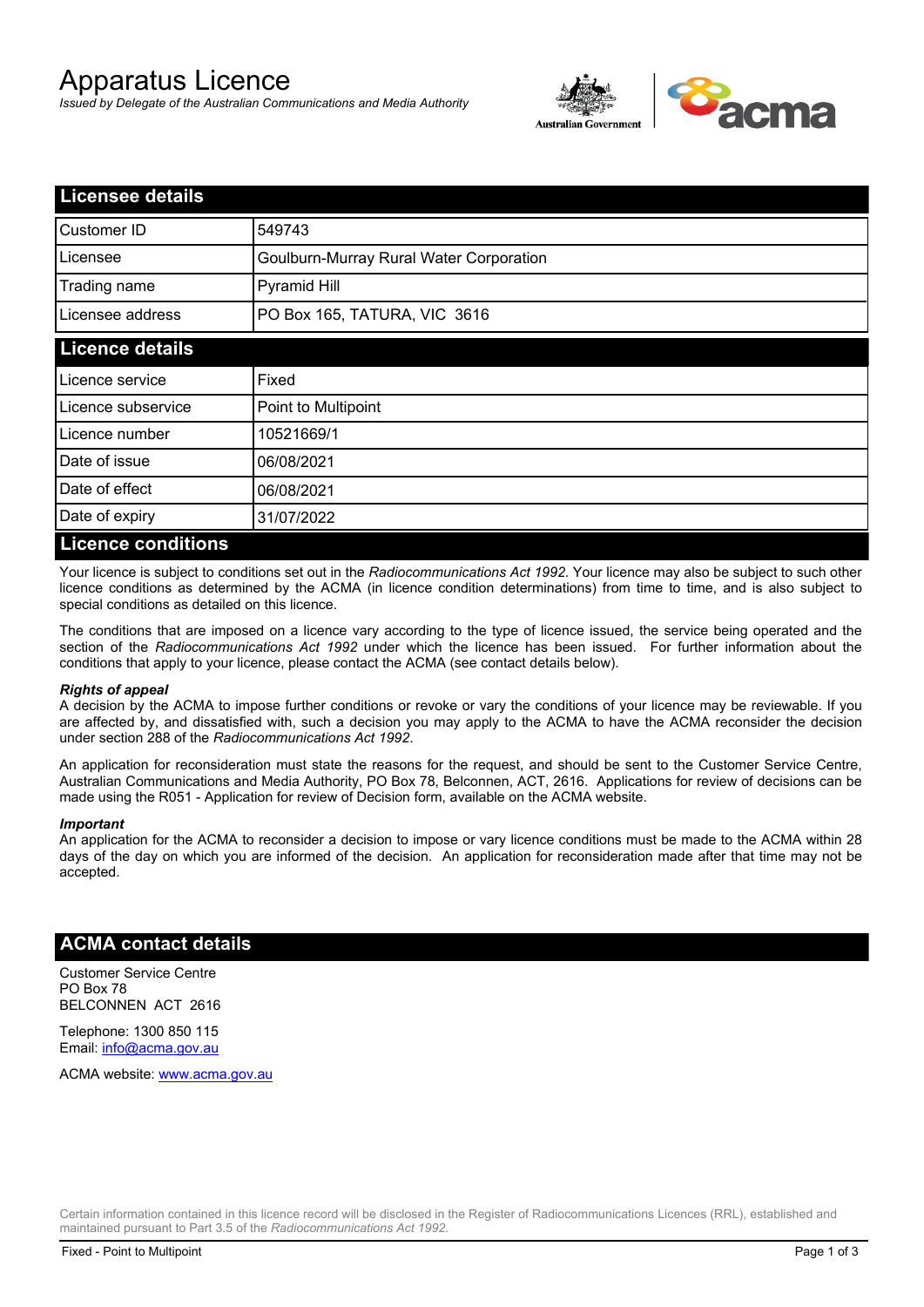# **Advisory Notes applying to licence no.: 10521669/1**

Conditions applicable to the operation of Point to Multipoint station(s) authorised under this licence can be found in the Radiocommunications Licence Conditions (Apparatus Licence) Determination and the Radiocommunications Licence Conditions (Fixed Licence) Determination, the 'fixed licence lcd'. Copies of these determinations are available from the ACMA and from the ACMA home page (www.acma.gov.au).